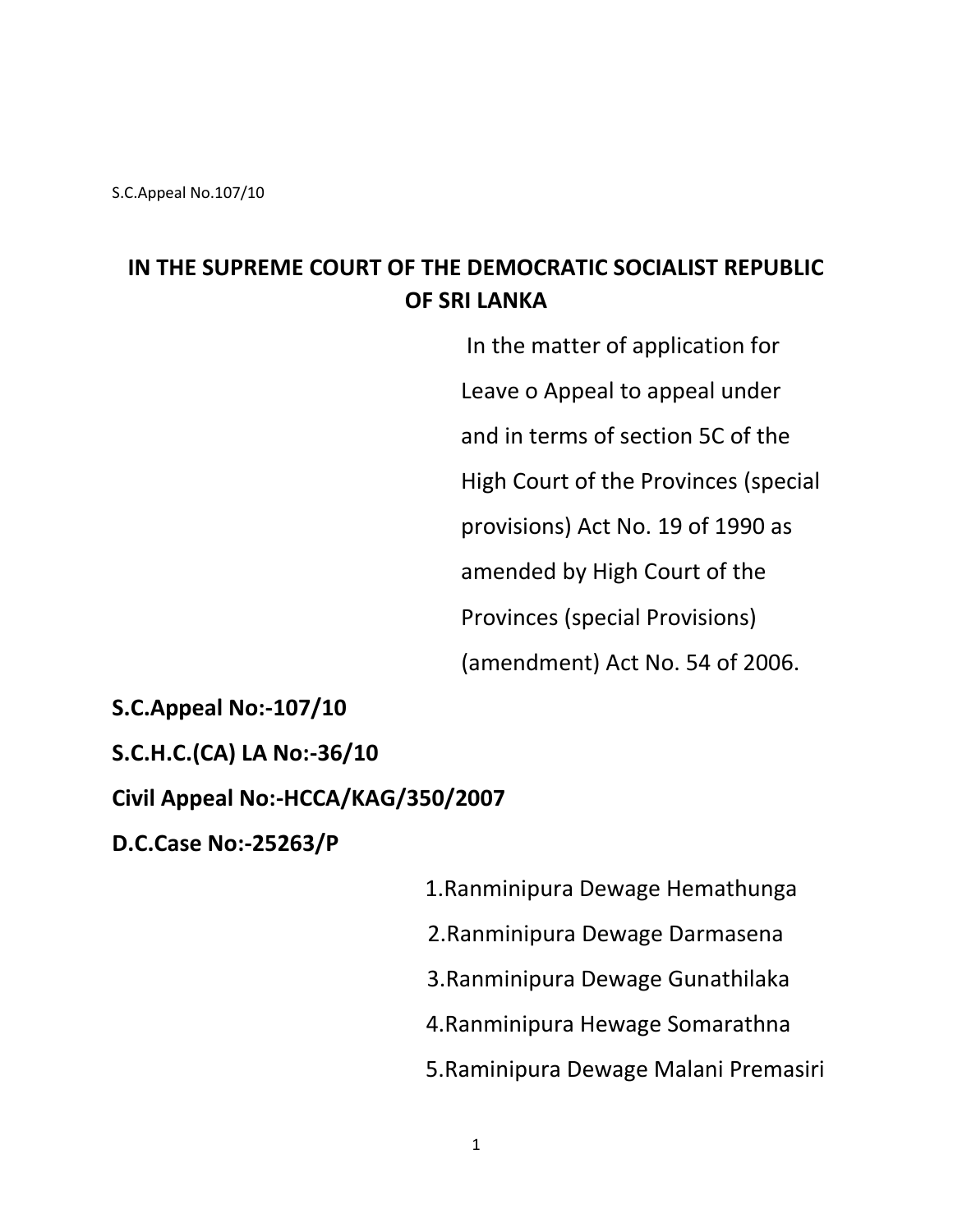6.Ranminipura Dewage Sunil

Dayarathna

All of Kamuradeniya Danowita.

#### **PLAINTIFFS**

#### **Vs**

 1.Ranminipura Dewage Agoris 1a.Ranminipura Dewage Karunawathi 2.Ranminipura Dewage Thegis 2a.Ranminipura Dewage Thegis 3.Ranminipura Dewage Maiya 4.Ranminipura Dewage Jayasinghe 5.Ranminipura Dewage Gunasinghe 6.Ranminipura Dewage Nimal Ranasingha 7.Ranminipura Dewage Peries 8a.Raminipura Dewage Senewirathna 8a.Ranminipura Dewage Anoma Chadralatha Senewirathna 9.Ranminipura Dewage Martin 10.Ranminipura Dewage Alpenis 10a.Ranminipura Dewage Jayalath Premathilaka All of Kamburadeniya, Danowita.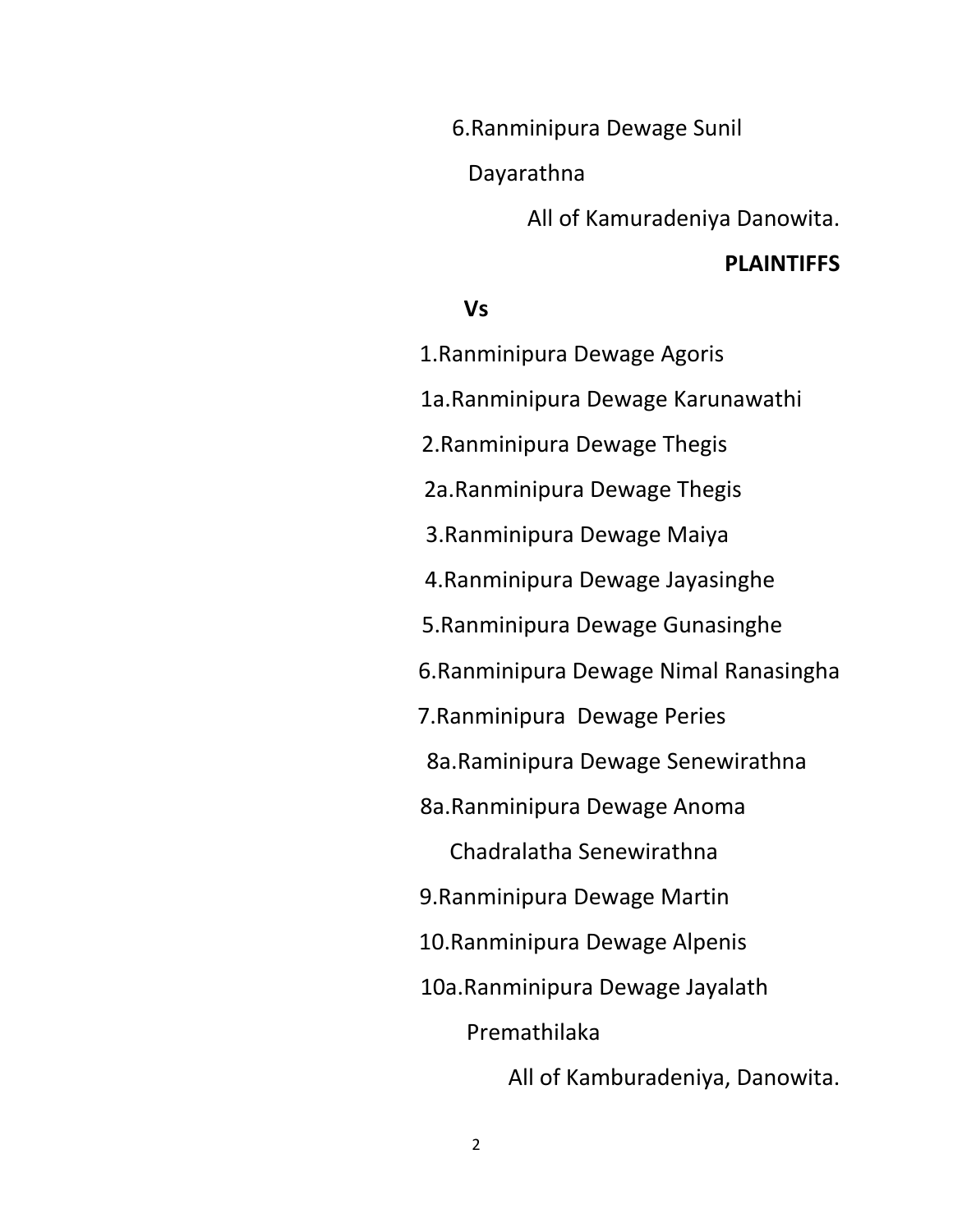11.Corporative Society,

 Kamburadeniya, Danowita. 12.Ranminipura Dewage Karunathi 13.Ranminipura Dewage Bebinona 14.Ranminipura Dewage Jen 15.Ranminipura Dewage Premalatha 16.Ranminipura Dewage Albert 17.Ranminipura Dewage Smaradasa 18.Ranminipura Dewage Somapala 19.Ranminipura Dewage Kamalawathi All of Kamburadeniya Danowita.

#### **DEFENDANTS**

#### **AND**

 Ranminipura Dewage Hemathunga Kamburadeniya, Danowita.

# **1 st PLAINTIFF-APPELLANT**

#### **Vs**

2.Ranminipura Dewage Darmasena

3.Ranminipura Dewage Gunathilaka

4.Ranminipura Dewage Somarathna

5.Ranminipura Dewage Malini Premasiri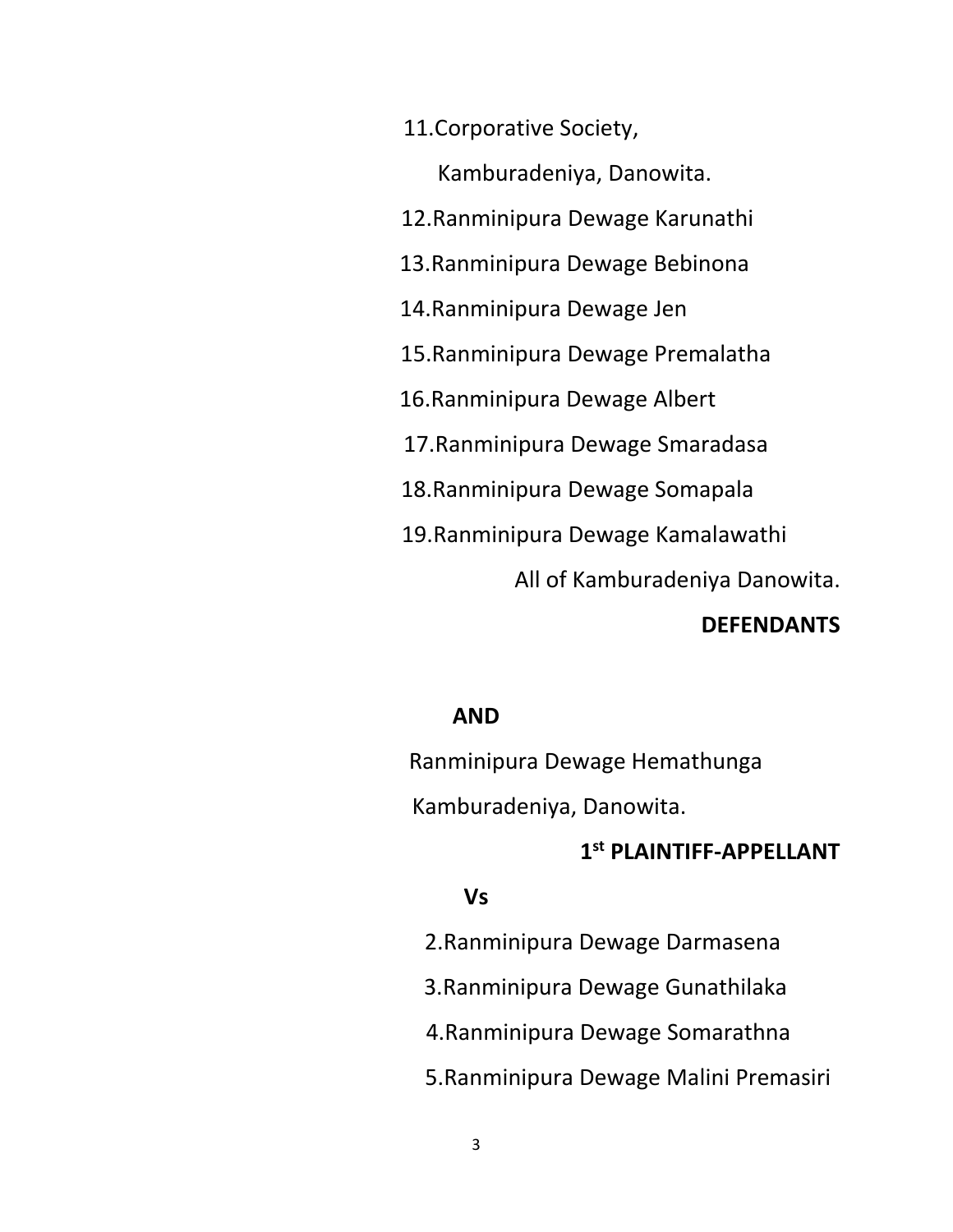6.Ranminipura Dewage Sunil Dayarathne All of Kamburadniya, Danowita. **2 nd to 6th PLAINTIFF-RESPONDENTS** 1a.Ranminipura Dewage Karunawathi 2a.Ranminipura Dewage Maiya 3.Ranminipura Dewage Maiya 4.Ranminipura Dewage Jayasinghe 5.Ranminipura Dewage Gunsinghe 6.Ranminipura Dewage Nimal Ranasinghe 7.Ranminipura Dewage Peries 8a.Ranminipura Dewage Anoma Chandralatha Senewirathne 9.Ranminipura Dewage Martin 10a.Ranminipura Dewage Jayalath Premathilaka All of Kamburadeniya, Danowita. 11.Corporative Society, Kamburadniya Danowita.

> 12.Ranminipura Dewage Karunawathi 13.Ranminipura Dewage Bebinona 14.Ranminipura Dewage Jen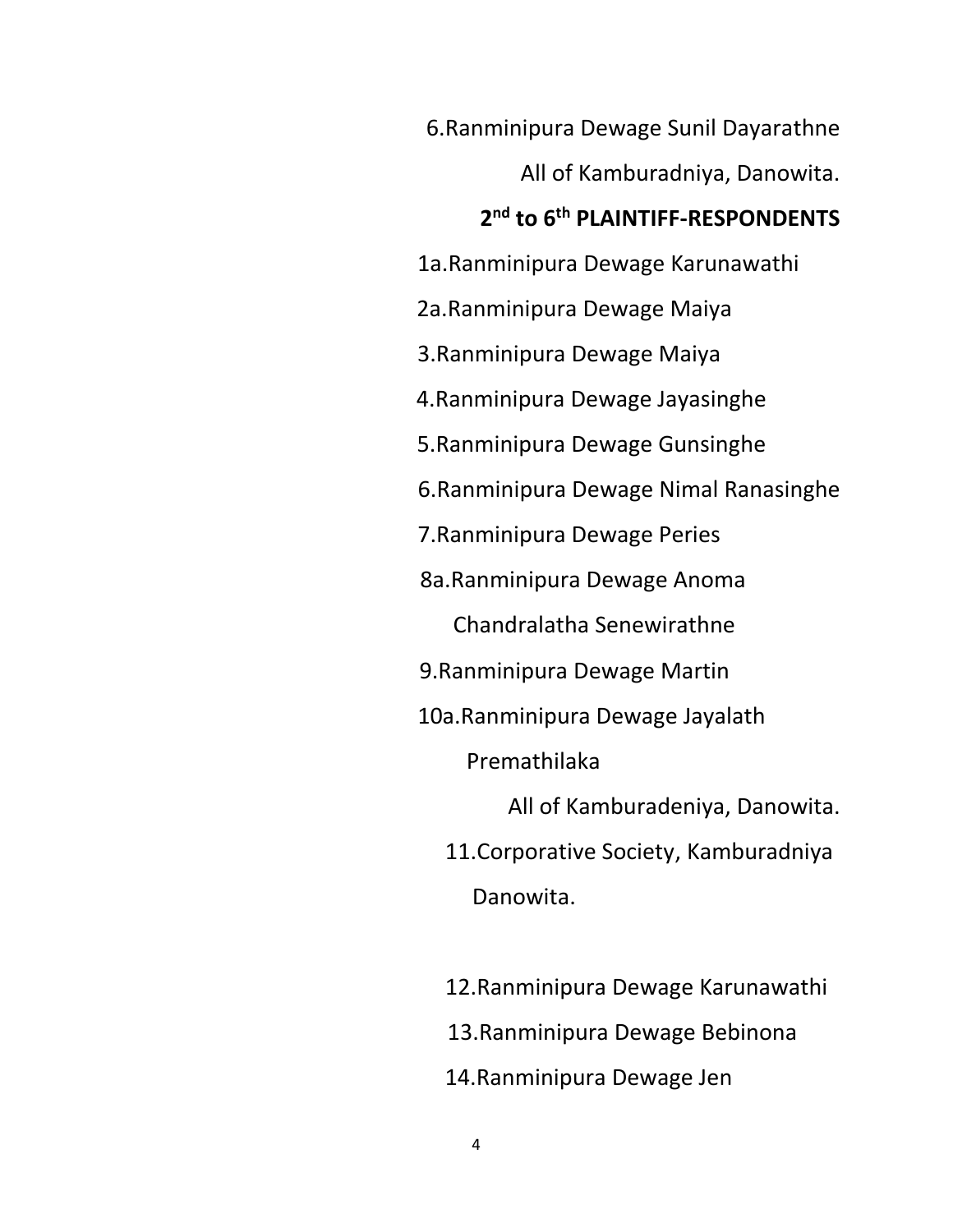15.Ranminipura Dewage Premalatha

16.Ranminipura Dewage Albert

17.Ranminipura Dewage Smaradasa

18.Ranminipura Dewage Somapala

19.Ranminipura Dewage Kamalawathi

All of Kamburadeniya Danowita.

#### **DEFENDANT-RESPONDENTS**

#### **AND NOW BETWEEN**

 1a.Ranminipura Dewage Karunawathi "Somi Niwasa" Kamburadniya Danowita. 13.Ranminipura Dewage Bebinona No. D/53, Alwis Watta Kamburadeniya, Danowita. 8.Ranminipura Dewage Somapala No.D 46/1, Kamburadeniya Danowita. 19.Ranminipura Dewage Kamalawathi No.D 46/2A, Kamburadeniya Danowita. 1a/12,13,18 & 19th DEFENDANT-RESPONDENTS

#### **Vs**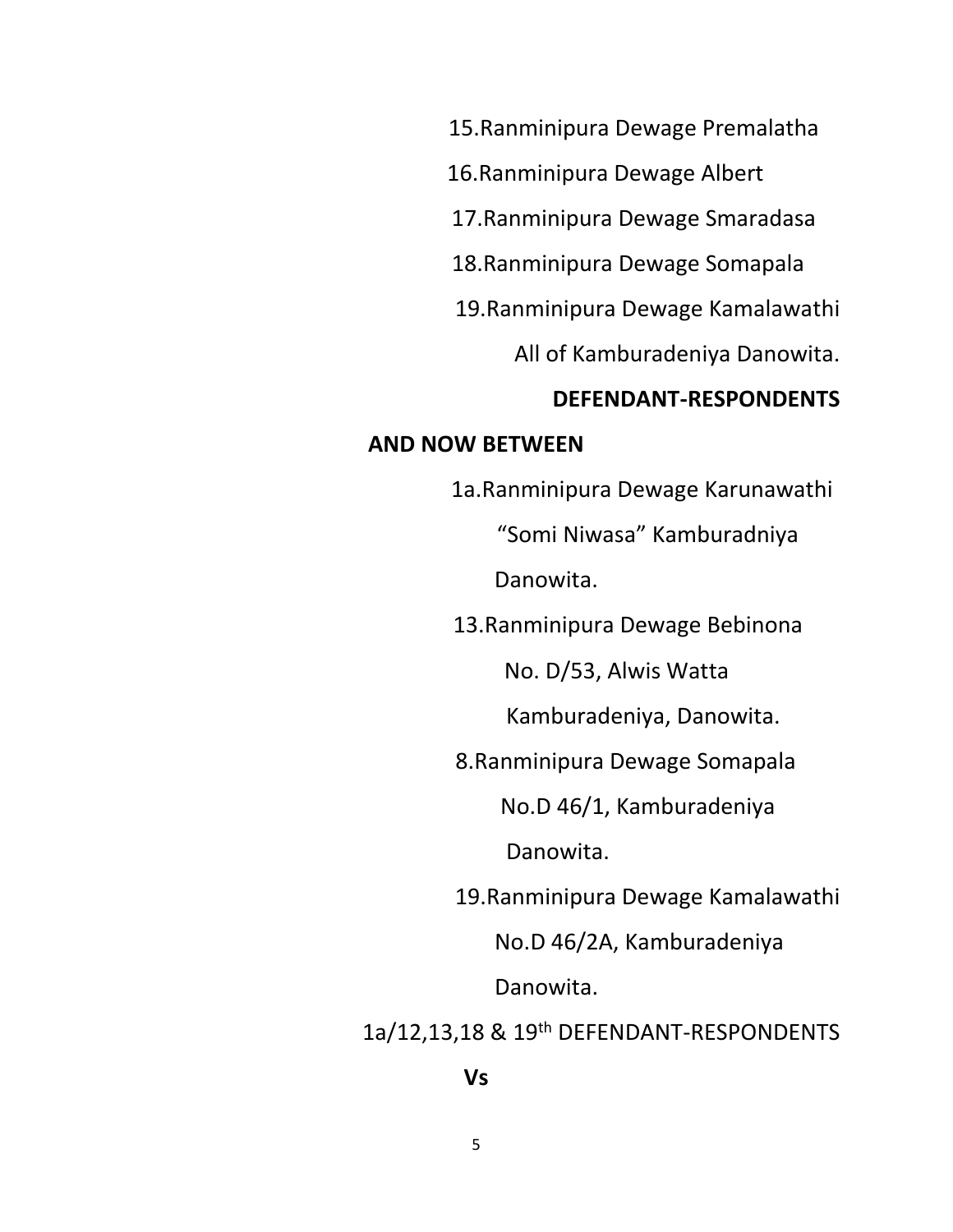Ranminipura Dewage Hemathunga

Kamburadeniya, Danowita.

# **1 st PLAINTIFF-APPELLANT-RESPONDENT**

- 2.Ranminipura Dewage Darmasena
- 3.Ranminipura DewageGunathilaka
- 4.Ranminipura Dewage Somarathna
- 5.Ranminipura Dewage Malini Premasiri
- 6.Ranminipura Dewage Sunil Dayarathne
	- All of Kamburadeniya Danowita.

# **2 nd to 6th PLAINTIFF-RESPONDENT-RESPONDENTS**

- 2a.Ranminipura Dewage Maiya
- 3.Ranminipura Dewage Maiya
- 4.Ranminipura Dewage Jayasinghe
- 5.Ranminipura Dewage Gunasinghe
- 6.Ranminipura Dewage Nimal
	- Ranasinghe
- 7.Ranminipura Dewage Peries
- 8a.Ranminipura Dewage Anoma
	- Chandralatha Senewirathne
- 9.Ranminipura Dewage Martin
- 10a.Ranminipura Dewage Jayalath
	- Premathilaka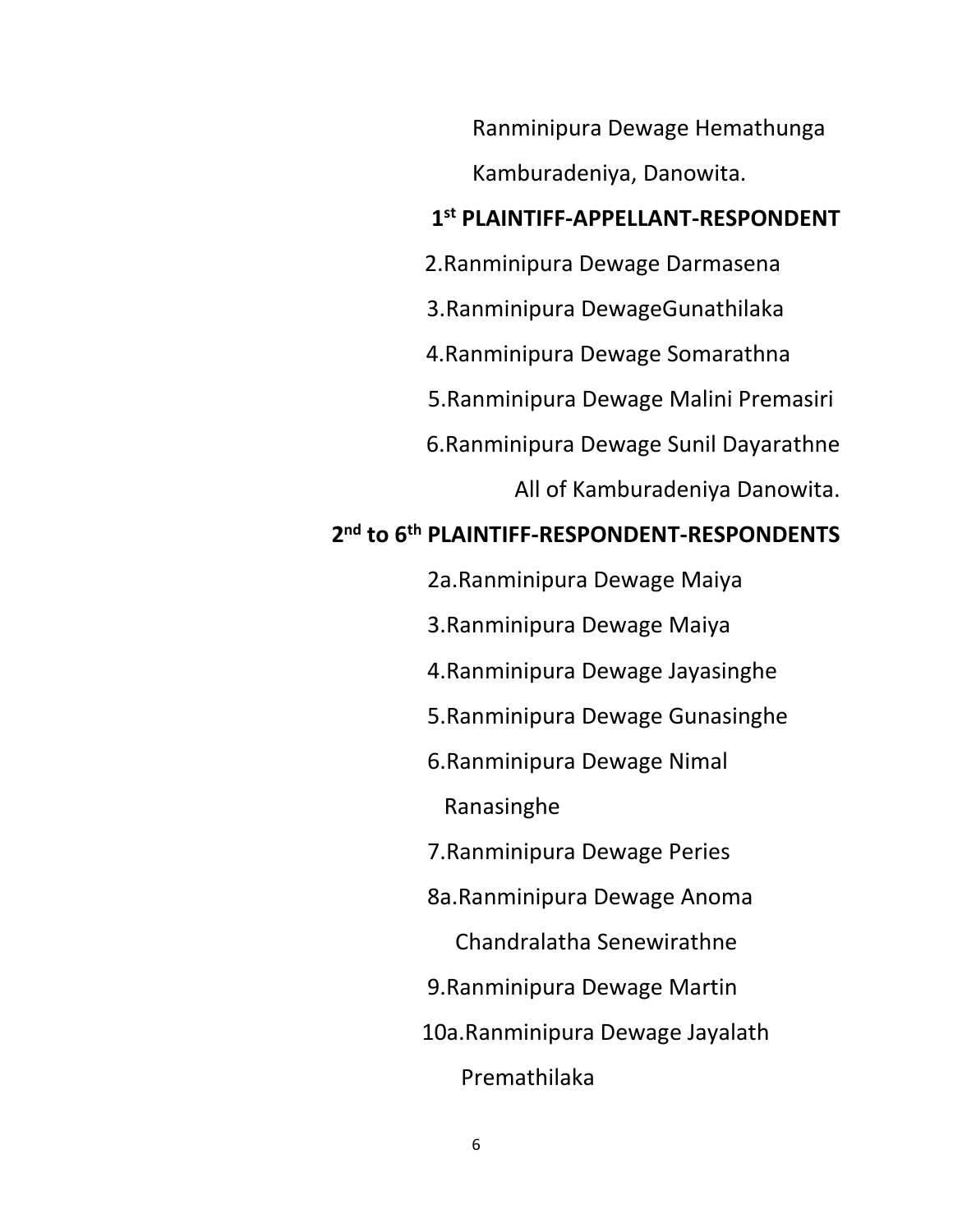All of Kamburadeniya, Danowita.

11.Corporative Society

Kamburadeniya, Danowita.

14.Ranminipura Dewage Jen

15.Ranminipura Dewage Premalatha

16.Ranminipura Dewage Albert

17.Ranminipura Dewage Smaradasa

All of Kamburadeniya, Danowita.

# **DEFENDANT-RESPONDENT-APPELLANTS**

### **BEFORE:-B.P.ALUWIHARE, PC,J.**

### **ANIL GOONERATNE,J**

### **H.N.J.PERERA, J**

**Counsel**:-Rasika Dissanayaka for the 1/12th,13th, 18th &19th

Defendant-Respondent-Appellants

Premani Pothupitiya for the 14<sup>th</sup> & 15<sup>th</sup> Defendant-

Respondent-Respondents

Anura Guneratne with S.Gurugalgoda for the

6 th Plaintiff-Respondent-Respondent

**ARGUED ON**:-04.09.2017

**DECIDED ON**:-24.11.2017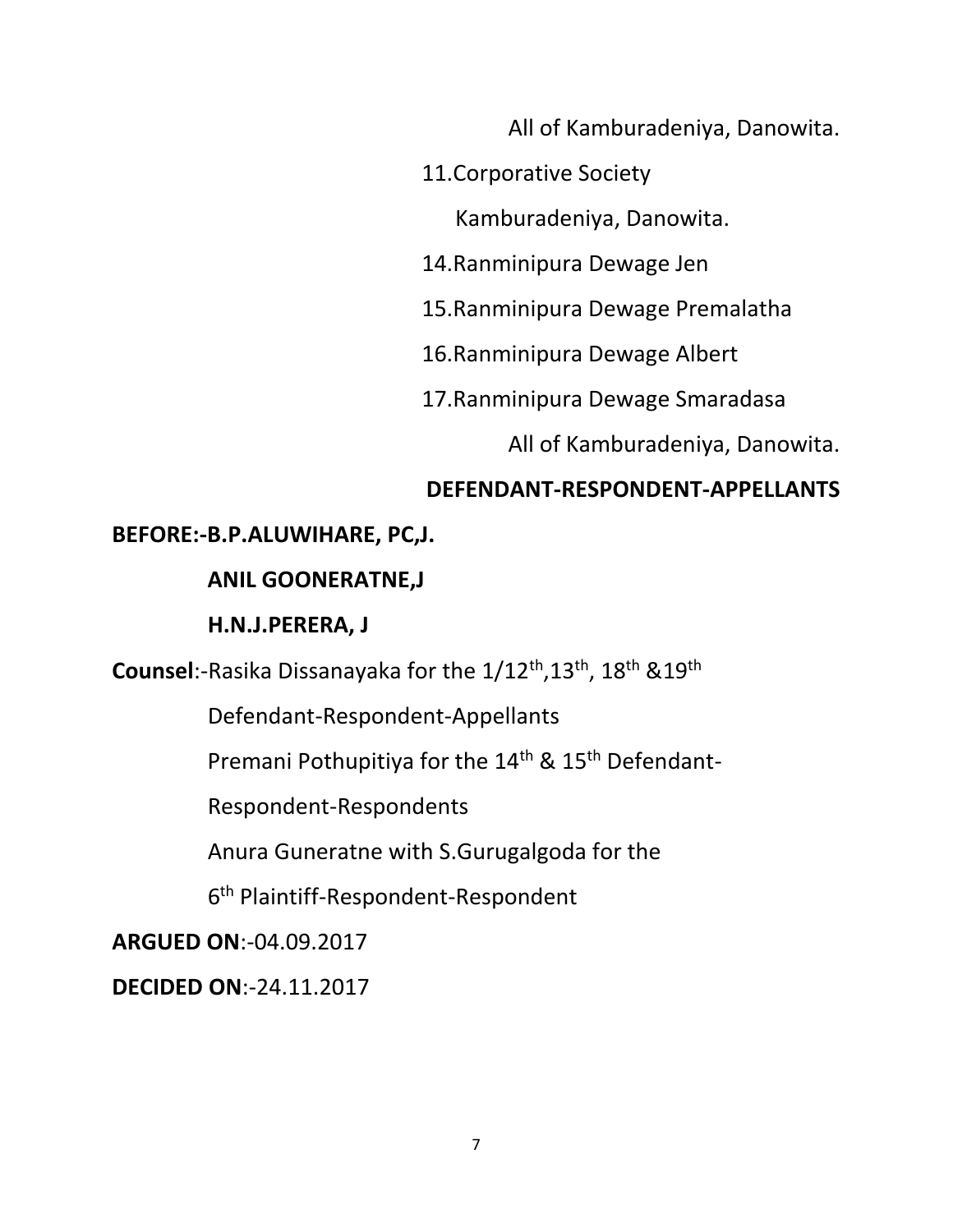# **H.N.J.PERERA, J.**

The 1<sup>st</sup> to 6<sup>th</sup> Plaintiff-Appellant-Respondents (here-in-after referred to as Plaintiffs) instituted action in the District Court of Kegalle bearing No.25263/P to partition the land called Siyambalagahamulawatta alias Duwehenawatta .The said land is depicted as lot 1 to 5 in the Preliminary plan No.3764 dated 11.11.91 marked X prepared by surveyor K.S.Panditharthne.

According to Plaintiffs the corpus consists of lots 1 to 5 in Plan X. The  $1<sup>st</sup>$ , 2<sup>nd</sup>, 3<sup>rd</sup>, & 13<sup>th</sup> Defendant-Respondent-Appellants (here-in-after referred to as Defendants) whilst admitting that lots 1, 2 & 5 of the said plan comprises the corpus, disputed that the lots 3 and 4 form part of the land to be partitioned. They claim that lot 3 and 4 in the said Plan X are part of another land called Hitinawatta and sought an exclusion of the said lots from the land sought to be partitioned. The learned District Judge by his judgment dated 17.02.2006 held with the Defendants and made order to exclude lot 3 and 4 from the land sought to be partitioned. Aggrieved by the said judgment, the  $1<sup>st</sup>$  Plaintiff preferred an appeal to the Civil Appellate High Court of Kegalle. The Civil Appellate High court delivered the judgment dated 1.02.2010 setting aside the judgment of the Learned District Judge and held that lot 1 to 5 of the preliminary plan marked X form part of the corpus. The said Court also held that the Plaintiff has established Undiya's pedigree and that the evidence revealed that Undiya owned ½ share of the land to be partitioned. Accordingly the Court also held that the parties are entitled to shares as stated in the said judgment and directed the Learned District judge to enter the Interlocutory decree accordingly.

Being aggrieved by the said judgment of the Civil Appellate High Court of Kegalle, the Defendants had made an application to leave to appeal from the said decision of the Civil Appellate High court of kegalle. This Court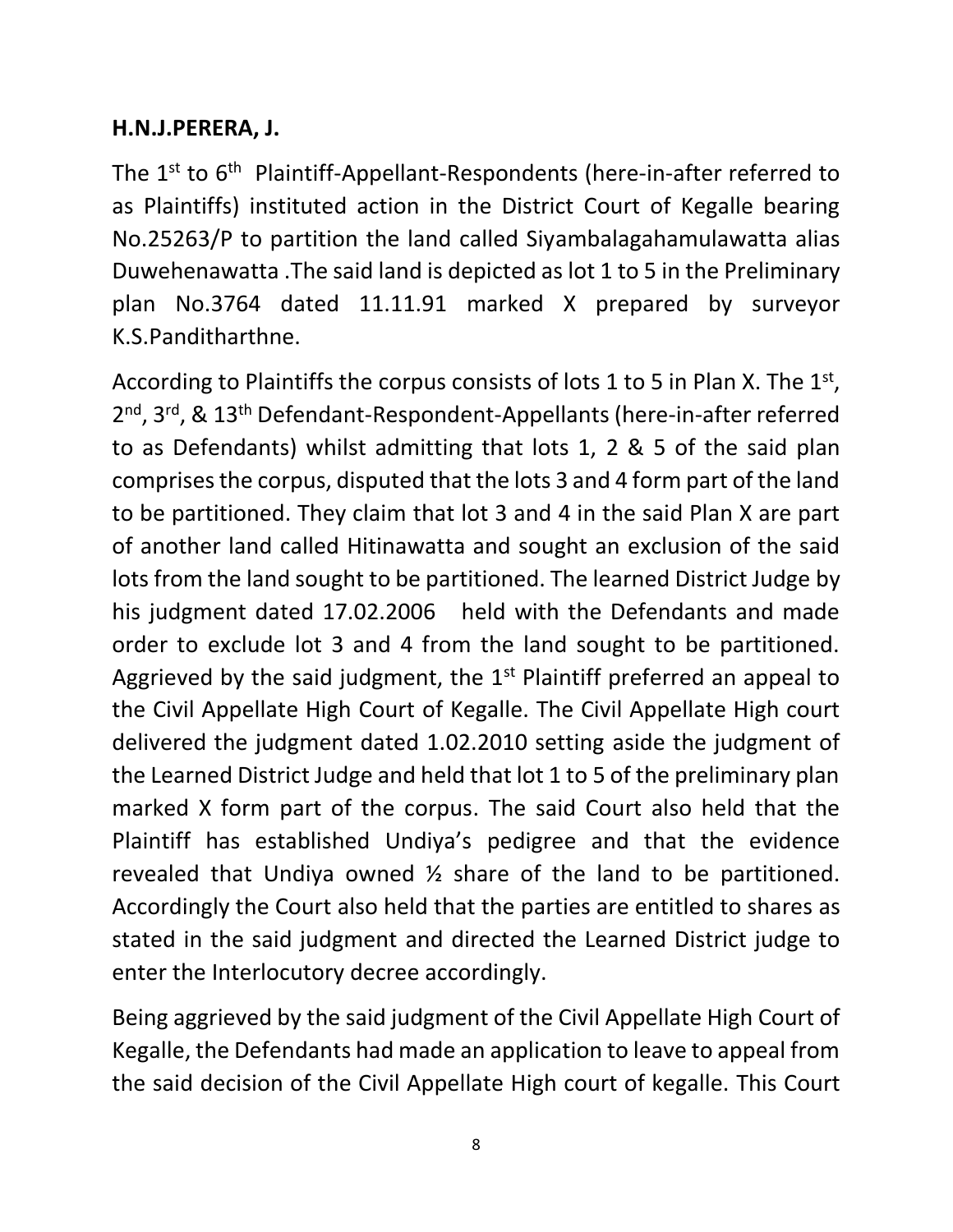granted leave to appeal on the questions of law stated in paragraph 18 (i) to (vi) of the Petition. When this matter was taken up for argument on 04 09.2017, the learned Counsel for the Appellant submitted to Court that he will confine and restrict this appeal to question of law No. IV. whether their Lordships of the Civil Appellate High court have erred in law by coming to a conclusion that lots 3 and 4 of the preliminary plan is also a part of the land sought to be partitioned.

The Plaintiff's contention was that lot 1 to 5 in the Preliminary plan marked X consists of the land to be partitioned. The Defendants position was that only lot 1, 2, and 5 consists of the land to be partitioned and lot 3 and 4 should be excluded from the corpus as they form part of another land called Hitinawatta.

The schedule to the plaint describe the land to be partitioned as follows.

A land called "Siyambalagahamulawatta" alias "Duwa Hena Watta" of two acres:-

North:- Land of Marthelis

South:- Hiri kumbure wela

East:- Bomaluwe Watta

West:- Paranagedera Watta

According to the preliminary plan marked X the boundaries are as follows:-

| North:- Pahalagedera Watta - (according to Plaintiff) |                                                   |
|-------------------------------------------------------|---------------------------------------------------|
| Sidalage Watta                                        | - (according to $2^{nd}$ and $3^{rd}$ defendants) |
| South:- Hirikumbura Wela                              |                                                   |
|                                                       |                                                   |

East:-- Bo-Maluwe Watta and the Cemetery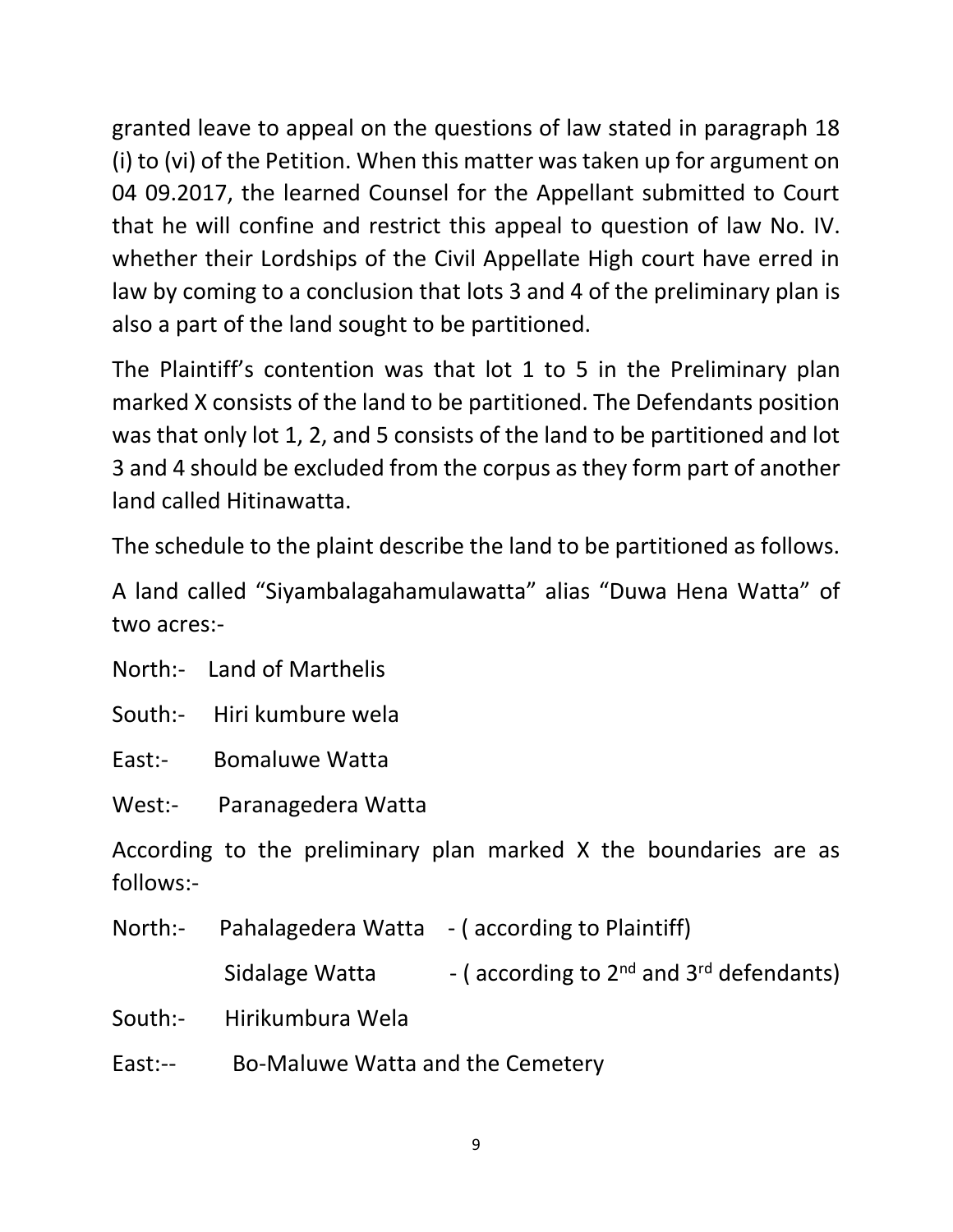# West:- Paranagedera Watta

The description of the land to be partitioned as set out in the schedule of the plaint was not disputed by any defendant. In fact the 1a defendant giving evidence had admitted the description of the corpus stated in the schedule to the plaint. The  $8<sup>th</sup>$  defendant too whilst giving evidence had admitted the corpus consists of lots 1 to 5 in plan X. He has further stated that the Eastern boundary is Bomaluwe Watta and that the Cemetery too is situated in a part of Bomaluwe Watta.

On perusal of the said plan X it is clearly seen that the Southern boundary of the corpus is a paddy field. The schedule of the plaint describes the Southern boundary as Hirikumbura Wela. In plan X the Southern boundary of lot 3 is Iwura, Ellamulla Kumbura, Hirikumbura. None of the witnesses has disputed the said boundary to the South.

If one were to accept the position of the contesting defendants the Eastern and Southern boundary of the corpus has to be Hitina Watta. And the northern and Western boundaries of lot 3 and 4 has to be Siyambalagahamula watta alias Duwa Watta. None of the deeds produced by the contesting defendants proves this fact. In fact on perusal of the deed marked 1V4, being the oldest deed produced by the defendants gives as Eastern boundary of Hitina Watta as Gal enda and the Cemetery, and Western boundary as Gal enda. The preliminary plan does not show any Gal enda in the said plan.

The Northern boundary of lot 3 and 4 in the preliminary plan is Siyambalagahamula Watta alias Duwahena Watta. In the said deed marked 1V4, the Northern boundary of the Land Hitina Watta is stated as Bomaluwe watta. In the preliminary plan marked X the Northern boundary of lots 3 and 4 is lot 2, admittedly a part of the corpus to be partitioned called Siyambalagahamula Watta. The extent given in the said deed marked 1V4 of Hitina Watta is only 2 lahas, about 20 perches.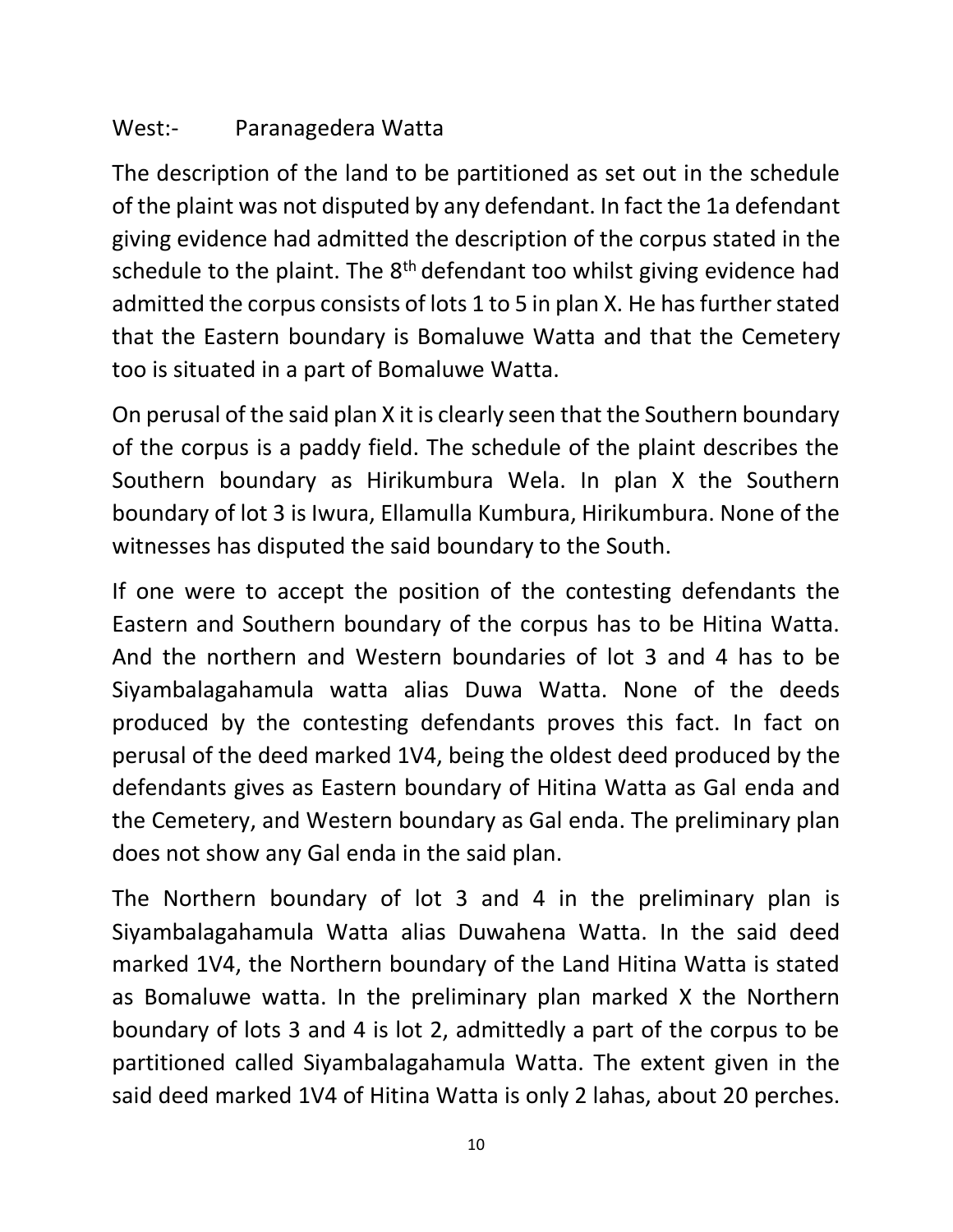Lots 3 and 4 of the plan X is 1 rood and 36 perches. The difference in the extent of the said two lots 3 and 4 in the plan X too clearly establish that the said lots 3 and 4 in the preliminary plan cannot be regarded as a different land called Hitina Watta.

It is to be noted that lot No.5 is a rock is situated in the middle of the corpus to be partitioned. None of the plaintiffs deeds refer to a rock as a boundary to the land to be partitioned. Lot No.5 is only a part of the land to be partitioned described in the schedule to the plaint which consists of a rock. And no party has specifically claimed any right to it. It cannot be considered as a boundary of the land to be partitioned.

According to the statement of claims of 1A, 2A, 3rd, 12<sup>th</sup> and 13<sup>th</sup> defendant's lots 3 and 4 in the preliminary plan X consists of a land called Hitina Watta .The boundaries are as follows:-

| North:- | <b>Bomaluwe Watta</b>           |
|---------|---------------------------------|
| South:- | Iwura (bund) of the paddy field |
| East:-  | Gal enda of the Cemetery        |
| West:-  | Gal enda                        |

Nowhere a rock is situated as a boundary to the land called Hitina Watta.

On perusal of the deed marked 1V4, it is clear that, where a rock is situated as a boundary, it has been referred to as a rock and not as Gal enda. The third schedule of the said deed marked 1V1 /1V4 refers to a land called 1/4th share of Siyambalagahamula Watta of 8 lahas in paddy sowing. The eastern boundary of the said land is given as a rock. The schedule 2 of the said deed refers to a land called Hitina Watta and boundary to the east is given as gal enda of the cemetary and to the west as gal enda. Therefore it is very clearly seen that it is only a gal enda and not a rock, which has been referred to as the eastern boundary of the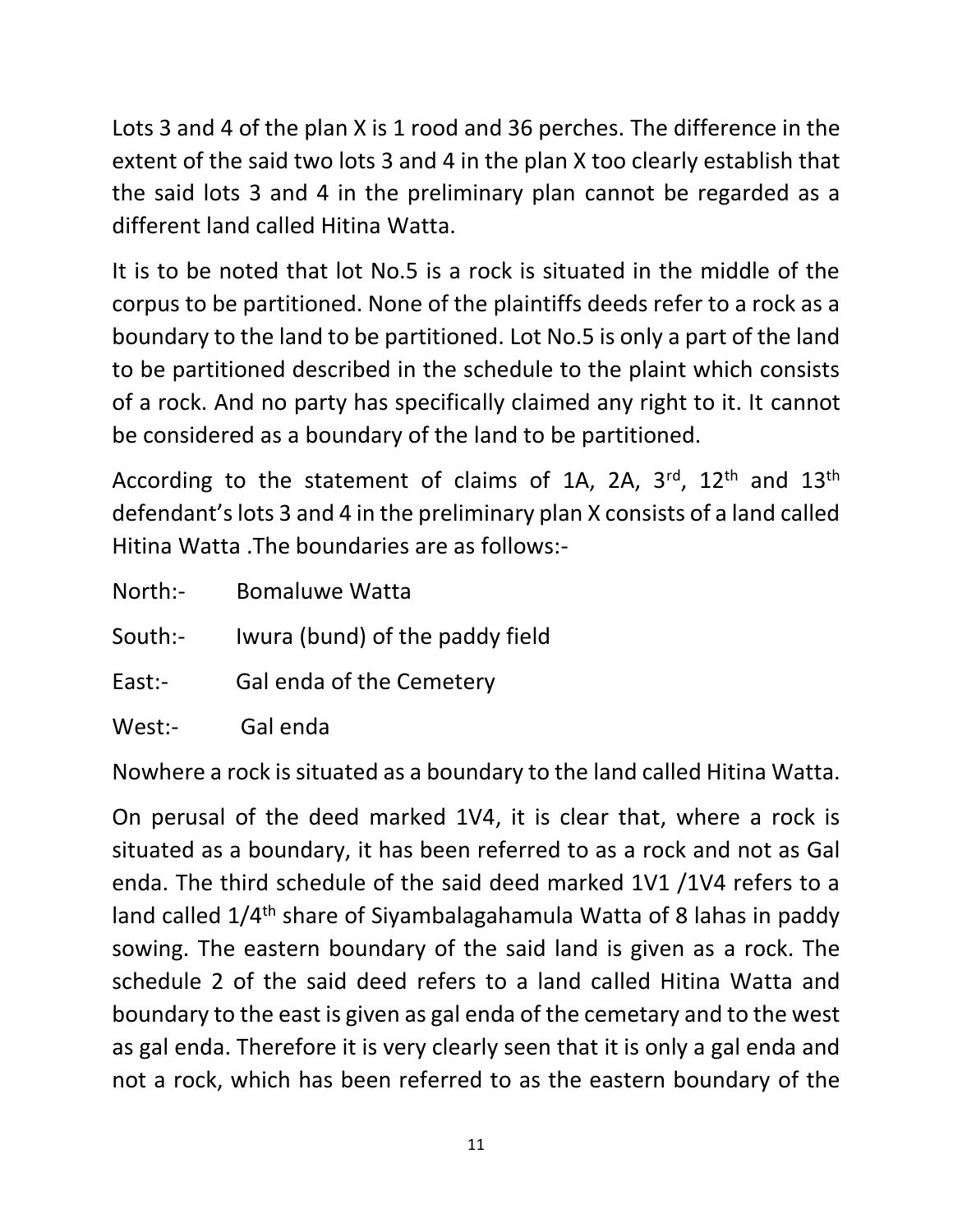said land Hitina watta. If a rock is situated as a boundary to the east of the said land Hitina Watta, then the Eastern boundry of Hitina Watta would have been referred to as a rock and not as gal enda as stated in the said deed marked 1V4.

In C.A.L.A 187/95 Fernando V. Perera, decided on 02.10.1995, Dr.Ranaraja, held that:-

"Section 18 of the Partition Act provides for parties dissatisfied with the preliminary plan prepared on commission made by Court to make an application for a commission to issue on the surveyor General. The Petitioner has not availed himself of this provision of law. Similarly there is provision in that section for a party to have a surveyor who conducted the survey to be summoned to court and examined in any matter arising from the preliminary plan and report filed in court. The Petitioner has not had recourse to that provision. Instead he had sought a fresh commission on another surveyor which is not permitted by law."

The contesting defendants too have failed to make any application under section 18 of the Partition Act. The contesting Defendants have failed to summon the surveyor who prepared the preliminary plan and to examine him on this issue. Nor have they made an application to court to issue a commission to the Survey General for the purpose of identifying the corpus to be partitioned in this case.

The scheme of the Partition Act is that once an action is instituted the action must proceed in respect of the land described in the plaint except where a larger land is made the subject matter of the action. The court has to issue a commission to the Surveyor to make the preliminary survey of the land set out in the plaint. The Surveyor has to make the survey and furnish a report in which he must set out the particulars specified in section 18 of the Act. The Surveyor has accordingly executed the commission and has tendered the preliminary plan depicting the land